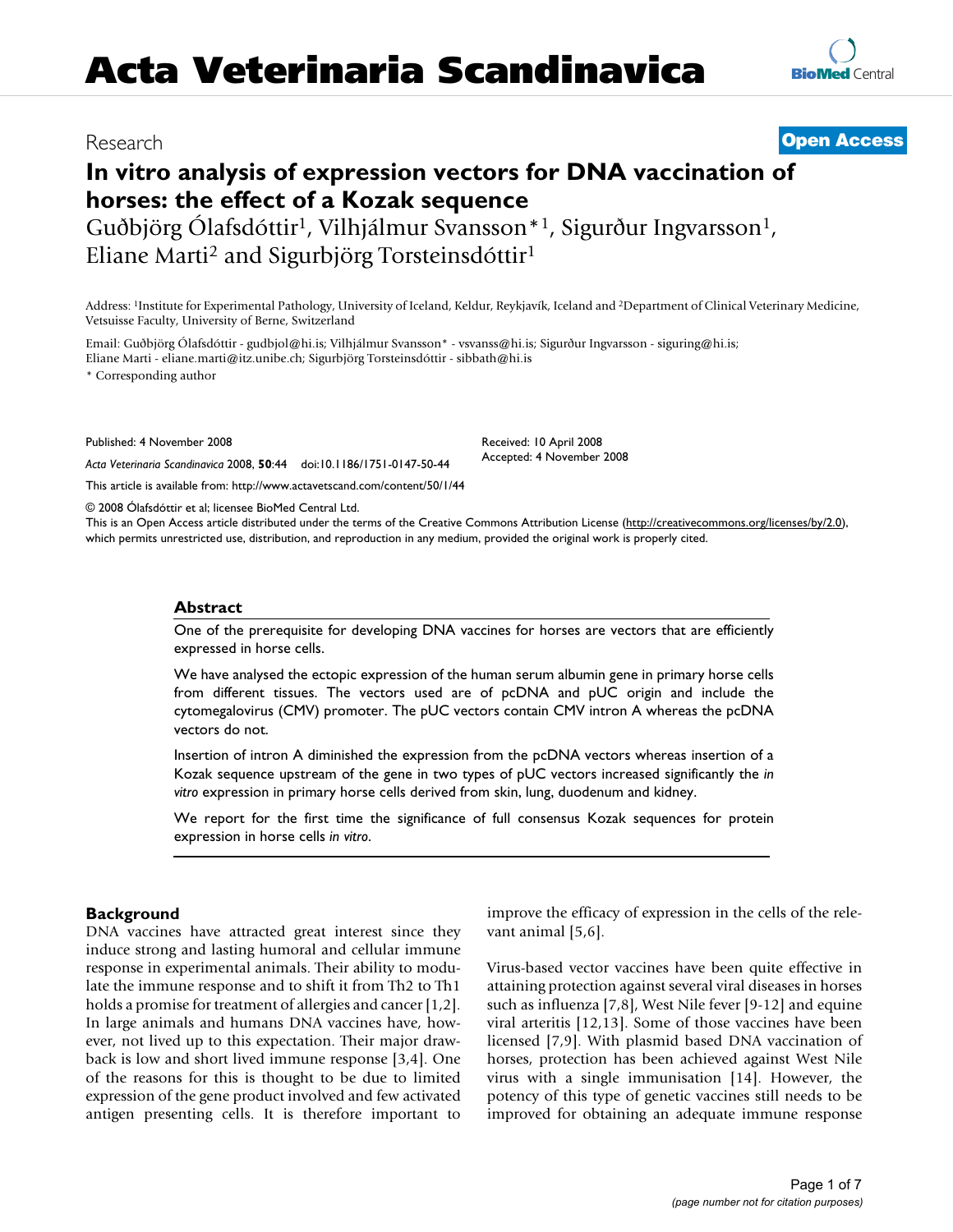without using extreme means of injection such as sensitive sites and too many boosts [9,15].

In vectors used for DNA vaccines strong promoters are used to give the maximum expression of antigens. The most commonly used is the cytomegalovirus immediate early gene promoter (CMV-IE) [16,17]. The strongest expression is generally obtained when the full length, enhanced CMV-IE promoter is used, including the first intron from the IE1 gene (intron A) [18-20].

A Kozak sequence adjacent to the ATG start codon greatly increases the efficiency of translation and hence overall expression of the gene product. It functions by slowing down the rate of scanning by the ribosome and improving the chance of it recognising the start of translation at the AUG start codon. For optimal expression it is recommended to use the full consensus (GCC)GCC A/G CC ATG G [21,22].

Our efforts to Th1 focus the immune response of horses by vaccinating them with vectors of pcDNA origin resulted in low immune response [23]. We therefore tried to improve the expression from the vectors with a Kozak sequence and an intron A. Insertion of the Kozak sequence increased the expression in all the cells whereas addition of the intron A decreased the expression.

### **Methods**

#### *2.1. Construction and purification of vectors*

Origin and modification of vectors is shown in table 1 and figure 1. The HSA gene (1822 nucleotides, database no NM000477) was amplified by polymerase chain reaction (PCR) from pcDNA3.1/GS-HSA (G1) (Invitrogen), digested with EcoRI and XhoI and ligated with T4 DNA ligase into pcDNA3.1/V5-His (Invitrogen) (H1). The gene was amplified using primers 5'-GGTGTGAATTCCAT-GAAGTGGGTAACCTTTAT-3' and 5'-GGTGTCTCGAGCG-TAAGCCTAAGGCAGCTTGA-3' and cloned in frame with V5 epitope and polyhistidine tag. The CMV intron A was amplified by PCR from VR1012 (Vical) (V), using 5'- CAGTTAAGCTTCGCAGAGCTCGTTTAGTGA-3' and 5'- CAGTTGGATCCAGTGTCGACGACGGTGAC-3', primers that included splice sites. The PCR product was digested



#### **Figure 1**

**Linearized format of the vectors used in the study**. G1: pcDNA3.1/GS-HSA, H1: pcDNA3.1/V5-His+HSA, H2: pcDNA3.1/V5-His+HSA with Intron A insert from VR1012, W1: gWIZ+HSA, W2: gWIZ+HSA with Kozak, V1: VR1012+HSA and V2: VR1012+HSA with Kozak. CMV-promoter: Human cytomegalovirus immediate early I promoter/enhancer, T7: T7 promoter priming site, 25–59 bp: Variable number of base pairs in vector backbone, Exon 1: CMV Exon 1, Intron A: CMV Intron A, HSA gene: Human serum albumin gene. The whole and semi Kozak sequences are shown with capital letters.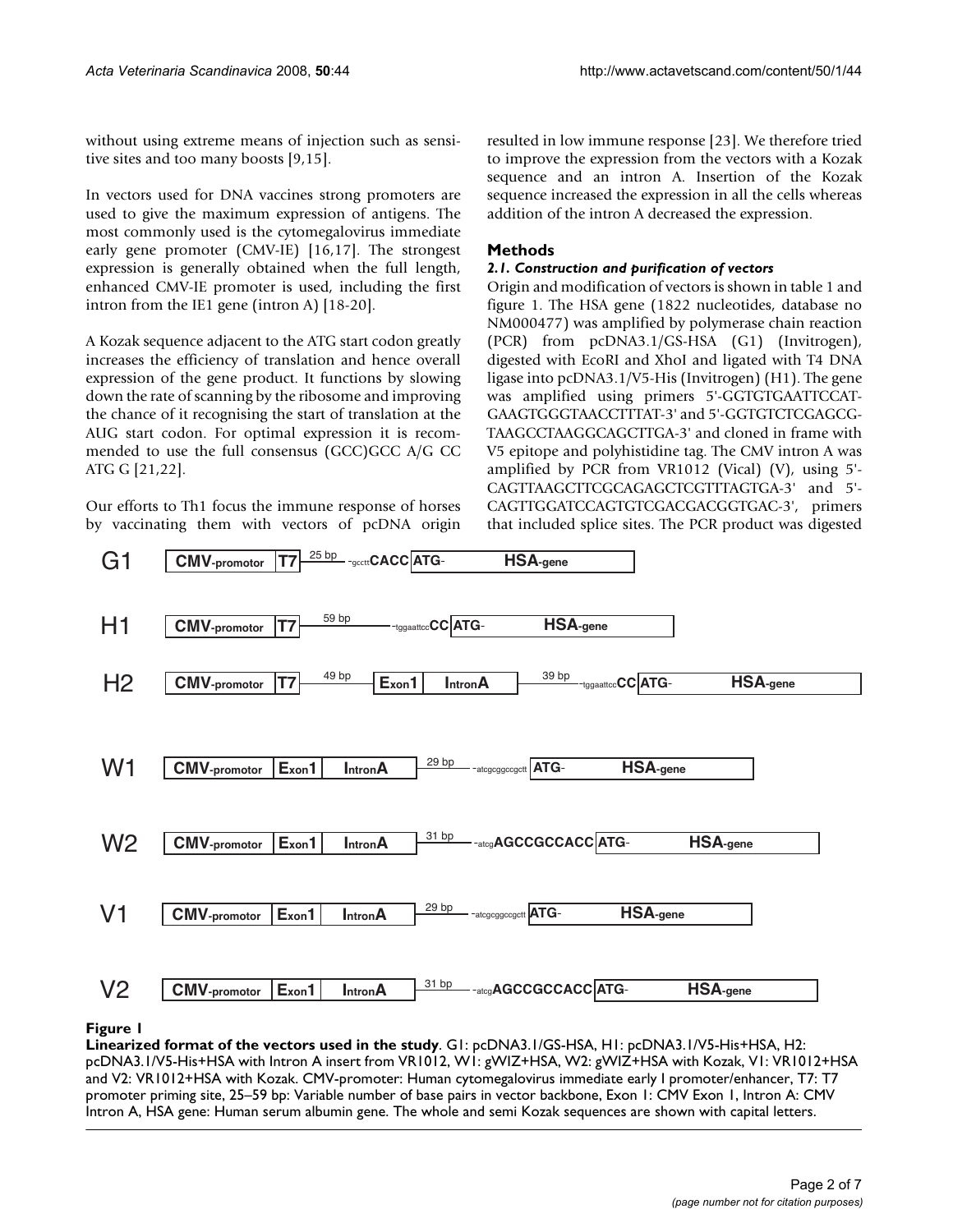with BamHI and HindIII (Fermentas) and ligated into H1 between the promoter and the HSA gene to make vector H2. Different from the parental vector V there are additional 111 nucleotides between the CMV promoter and intron A in vector H2 (Figure 1). The HSA gene, V5 epitope and 6His tag were amplified by PCR from H1 (pcDNA3.1/V5-His+HSA), digested with BamHI and NotI and ligated into V (VR1012) and gWIZ (W) (Gene Therapy Systems, Inc.) plasmids with or without a typical Kozak sequence. The translation initiation site of HSA was modified towards consensus Kozak sequence GCCAC-CATG when the gene was amplified from H1. The HSA gene, V5 and His6 tags were amplified using 5'-GGTAT-GCGGCCGCTTATGAAGTGGGTAACCTTTAT-3' without Kozak or using 5'-GTATGCGGCCGCCACCATGAAGT-GGGTAACCTTTAT-3' with Kozak sequence and 5'- CGCTAGGATCCAATCAATGGTGATGGTGATGATG-3'. Taq DNA Polymerase (New England BioLabs) was used for PCR amplifications. The PCR products and DNA digested with restricted endonucleases were extracted and purified from agarose gel with QIAEX II kit according to suppliers protocol (QIAGEN).

Selected clones were grown in LB broth (DIFCO) containing the appropriate antibiotics. The plasmids were propagated in the DH5α strain of *E. coli*, harvested and purified by QIAGEN Plasmid Midi Kits according to the suppliers protocol (QIAGEN). Verifying the presence of the HSA gene and the intron A in the plasmids was done with restriction enzymes; amplified by PCR; and sequenced with universal and specific primers. The Kozak sequence was verified by DNA sequencing using BigDye Terminator v3.1 Cycle Sequencing Kit (Applied Biosystems). The pBudCE4.1/lacZ/CAT vector was purchased from Invitrogen.

#### *2.2. Cell cultures*

Primary horse cells were derived from lung and kidney tissue of a horse fetus and skin and duodenum of foals. The lung, kidney and skin cells were fibroblast like but very different in morphology and growth rate. The duodenum cells had endothelium morphology. The lung, kidney, skin and the African green monkey kidney cells (COS-7) (ATCC) were propagated in Dulbecco's MEM (DMEM) (Invitrogen, GIBCO) supplemented with 2 mM glutamine, 100 IU/ml penicillin, 100 IU/ml streptomycin and 10% fetal bovine serum (Invitrogen, GIBCO) referred to as DMEM growth medium. The duodenum was cultured in CS-S medium for endothelial cells (Sigma) supplemented with 2 mM glutamine, 100 IU/ml penicillin, 100 IU/ml streptomycin, 1% endothelial growth factor (Sigma) and 20% FCS. The primary cells were not used in higher than 10<sup>th</sup> passage.

#### *2.3. Transfection*

The expression of HSA was tested by transfection of COS-7 cells using Lipofectamine 2000 (Invitrogen) following the protocol recommended by the manufacturer. Briefly the cells were cultured in monolayer to 90–95% confluency in DMEM growth medium in 12-well plate (NUNC). Lipofectamine 2000 was diluted 1: 25 in Opti-MEM (Invitrogen, GIBCO) (85 μl) and incubated 5 min at room temperature (RT). DNA was diluted to 1.35 μg/ml in Opti-MEM (85 μl) mixed with the Lipofectamine 2000 solution, incubated 20 min at RT and then added to the cells. Transfection was performed in culture medium without antibiotics for 48 hrs (Figure 2). Transfection for 24 hrs gave similar results (data not shown). Cells treated the same way with Lipofectamine 2000 but without DNA served as negative controls. The primary horse cells were transfected in the same way except two types of plasmids instead of one were used for transfection. The pBudCE4.1/ lacZ/CAT vector (Invitrogen) was used to control the transfection. The vectors with the HSA gene, 1,35 μg/ml and pBudCE4.1/lacZ/CAT 0,6 μg/ml were mixed in 100 μl Opti-MEM. The vectors were tested at least three times in the cell lines and for obtaining the results shown in figure 3 the vectors were transfected into all the cells at the same time point.

#### *2.4. Western blot*

The expression of HSA and CAT was monitored in Western blot. SDS-PAGE was done in the Mini-protean II system from Bio-Rad according to manufactures instructions. In short, transfected cells and control cells were boiled (1:1 vol) in 2× reducing sample buffer and applied to a denaturing 12% separation gel followed by a transfer to Immobilon-P membrane (Millipore) using semi-dry MilliBlot Graphite Electroblotter (Millipore). Membranes were incubated overnight at 4°C with 1:5000 mouse monoclonal antibody against V5 (Invitrogen) then 1 hr at RT with goat anti-mouse IgG conjugated to alkaline phosphatase (Dako) 1:1000 and nitro blue tetrazolium chloride and 5-bromo-4-chloro-3-indolyl phosphate (NBT/ BCIP) (Roche) was used to detect bound antibody.

#### **Results**

#### *3.1 Effect of Kozak sequence*

The translation initiation sites of HSA in the vectors G1 and H1 have semi Kozak sequences, CACCATG and CCATG, respectively, and are efficiently expressed in COS-7 (Figure 2) cells and horse lung cells but to a low extent in horse skin cells and poorly in duodenum and kidney cells (Figure 3). The wild type translation initiation site of HSA was replaced by the Kozak consensus sequence, GCCACCATG, in the two vectors W1 and V1 containing the intron A to obtain the vectors W2 and V2. In COS-7 cells V2 shows slightly more expression than V1 but the expression of W2 was diminished as compared to the W1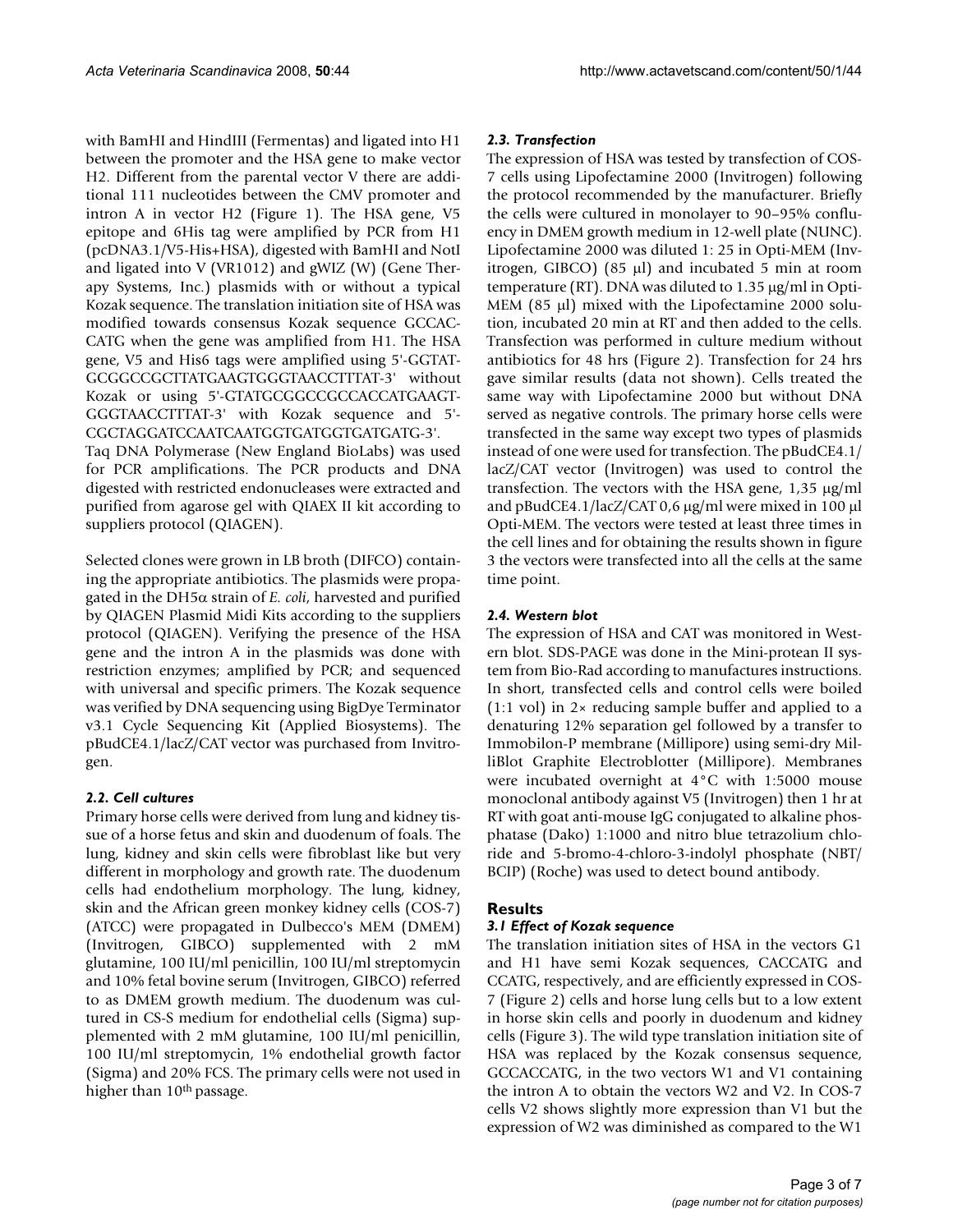

#### **Figure 2**

**Expression of HSA gene on different vectors in COS-7 cells**. COS-7 cells were transfected with HSA vectors using Lipofectamine 2000, cultured for 48 h, harvested and applied to Western blot. Control (C) cells treated the same way without DNA. (A) HSA vectors: pcDNA3.1/GS (G1), pcDNA3.1/V5-His (H1), pcDNA3.1/V5-His with intron A (H2), gWIZ (W1) and gWIZ with Kozak (W2). (B) HSA vectors:VR1012 (V1) and VR1012 with Kozak (V2). The vectors were tested at least three times.

parent (Figure 2). W1 and V1 were expressed to a low level in cells from lung and to a very low level in skin, kidney and duodenum cells (Figure 3). This was significantly changed in W2 and V2 as the insertion of the Kozak sequence increased expression in all four horse cell lines as compared to the parent vectors W1 and V1. In the skin and kidney cells the expression from W2 and V2 reached similar levels to that of G1 and H1 that have a semi Kozak sequence. In the duodenum cells the expression from both W2 and V2 exceeded the G1 and H1 expression. In the lung cells the V2 showed similar level of expression as the G1 and H1 but W2 slightly higher expression (Figure 3).

#### *3.2 Effect of intron A*

The vectors G and H1 that do not contain intron A are similarly expressed in all the cells. Insertion of intron A into H1 to make H2 resulted in poorer expression of H2 both in COS-7 cells (Figure 2) and in all four horse cells as compared to the parental vector H1 (Figure 3). Despite of containing Intron A the W1 and V1 vectors show less expression than G and H1 in all the cells. This is presumably because of the lack of a Kozak sequence, as W2 and V2 vectors that have both intron A and a Kozak sequence show similar or higher expression than G and H1 in the horse cells (Figure 3).

The pBudCE4.1/lacZ/CAT plasmid was used as a control for the transfection. In the skin and lung cells the CAT expression was similar showing that similar amount of DNA was transfected and similar amount of cells were harvested from each well. However, the CAT expression was hardly or not detected in the kidney and duodenum cells (Figure 3).

#### **Discussion**

Seven different mammalian expression vectors were compared for their ability to drive high levels of HSA protein expression in four different primary horse cells and COS-7. Two of the vectors, G1 and H1 with the HSA gene have been tested for DNA vaccination in horses, and both induced low immune response [23]. In order to develop vectors that have a significant expression in horse cells we investigated the effects of Kozak consensus and intron A sequences on the levels of expression of the HSA gene.

Sequences flanking the AUG initiation codon within mRNA have been shown to be important in recognition of the initial AUG. The consensus sequence surrounding the start codon is known as the Kozak consensus sequence, GCCA/GCCAUGG. The G at position +4 and A/G at position -3 of the start codon are especially important because lack of these bases causes reduction in efficiency [22,24]. This translation initiation signal directs the ribosomes to initiate protein synthesis from mRNAs. It is postulated by the scanning mechanism of initiation that the 40S ribosomal subunits enters at the 5' end of the mRNA and scans downstream until it comes across the first AUG codon. Initiation by ribosomes will start at the first AUG codon, but if there is a weak or no Kozak consensus sequence some ribosomes bypass and continue to scan downstream until another AUG start codon has been encountered. This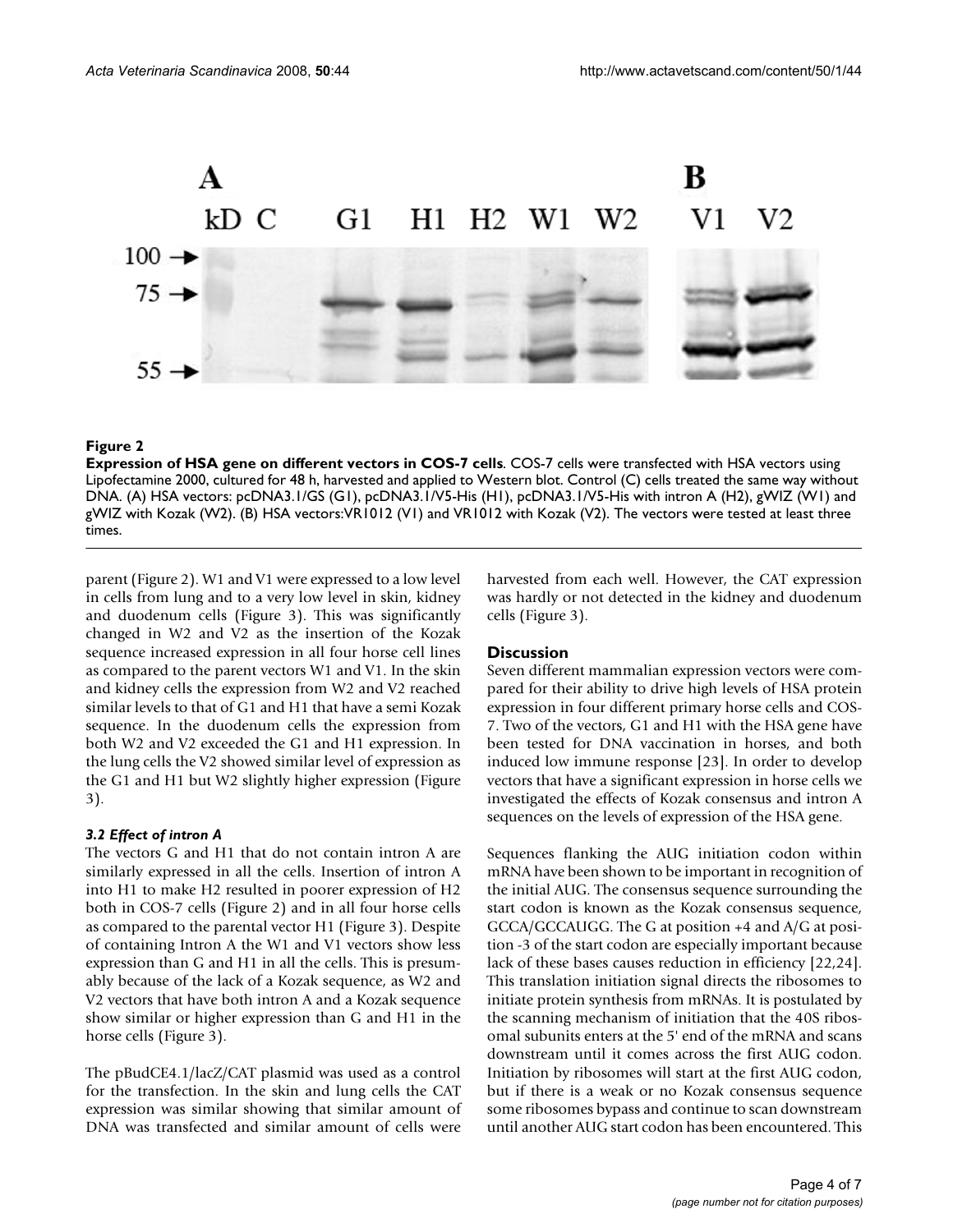

#### Expression of HSA gene on different ve **Figure 3** ctors in primary equine skin (a), lung (b), kidney (c) and dudenum (d) cells

**Expression of HSA gene on different vectors in primary equine skin (a), lung (b), kidney (c) and dudenum (d) cells**. The cells were transfected simultaneously with HSA vectors and pBudCE4.1/lacZ/CAT control vector using Lipofectamine 2000, cultured for 48 h, harvested and applied to Western blot. Control (C) cells treated the same way without DNA. HSA vectors: pcDNA3.1/GS (G1), pcDNA3.1/V5-His (H1), pcDNA3.1/V5-His with intron A (H2), gWIZ (W1), gWIZ with Kozak (W2), VR1012 (V1) and VR1012 with Kozak (V2). The 75 kDa HSA band and the 30 kD CAT band from the pBudCE4.1/lacZ/CAT plasmid is indicated. The vectors were tested at least 3 times in each cell line.

is called leaky scanning [25]. In horses the Kozak sequence is commonly found as an initiation signal for gene translation as in other vertebrates [21]. For equine arteritis virus suboptimal intraleader AUG and not an optimal Kozak sequence has been shown to be critical for virus replication [26].

Although the HSA in the vectors G and H1 have only semi Kozak sequences (bold), TT**CACCATG**A and AATT**C-CATG**A respectively, they are efficiently expressed in COS-7 (Figure 2) cells and horse lung cells but to a low extent in skin cells and poorly in duodenum and kidney cells (Figure 3). The vectors W1 and V1 do not have a Kozak consensus sequence and were expressed to a low level in cells from lung and to a very low level in skin, kidney and duodenum cells (Figure 3).

The Kozak consensus sequence, GCCACCATG, was inserted into the W1 and V1 vectors that already contained intron A. This significantly changed the expression of the progeny vectors W2 and V2 in all horse cell lines (Figure 3). No convincing effect was seen in the COS-7 cells (Figure 2).

Leaky scanning is a likely reason for the bands of lower molecular weight than 73 kDa HSA band seen in the blots (Figure 2 and 3) as their sizes match with the positions of AUG codons downstream in the HSA gene. However,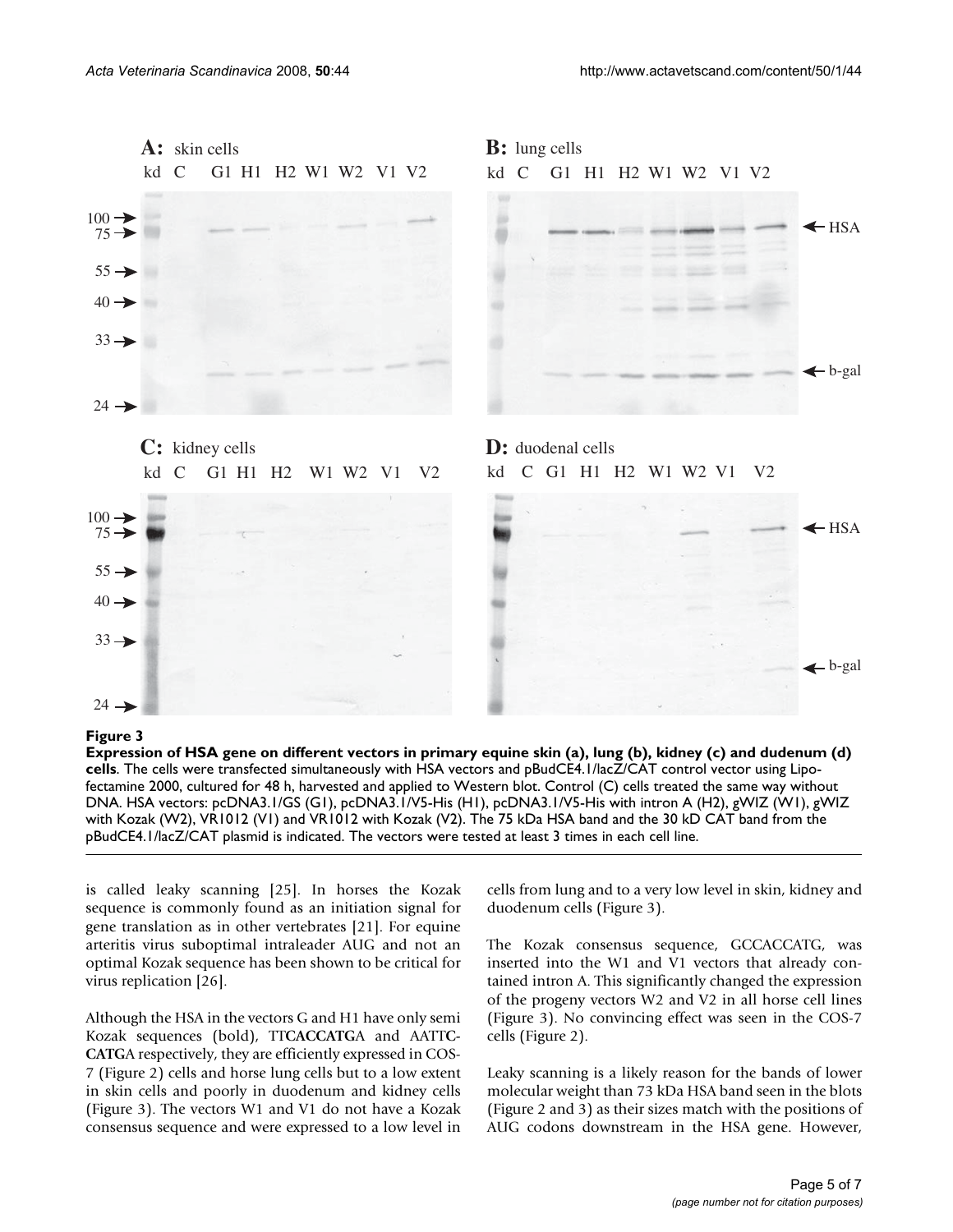insertion of the Kozak sequence is not reflected in less pronounced extra bands, at least not in vectors W1 and W<sub>2</sub>

One of the critical elements to have on an expression vector is an intron to increase the efficiency of transcription [19]. The removal of the introns by the spliceosome influences the mRNA processing like initial transcription of gene, editing and polyadenylation of the pre-mRNA and nuclear export, translation and decay of the mRNA product [20]. The intron A was amplified from vector V (VR1012) and inserted into H1 to make H2 resulting in diminished expression of the HSA gene in the horse cells and COS-7. This could be because the intron A is not in the same position as in the original vector since there are 111 additional nucleotides between the CMV promoter and intron A (Figure 1). Attempts to amplify and insert the intron A together with the CMV promoter were unsuccessful.

Despite of intron A the W1 and V1 vectors were expressed less in comparison to the pcDNA vectors G1 and H1. This can probably be accounted for by the lack of a Kozak sequence as G1 and H1 contain a semi Kozak and introduction of a whole Kozak into W1 and V1 made a significant difference in their expression. To our knowledge no functional studies have been conducted so far that demonstrate the significance of full consensus Kozak sequences for protein expression in horse cells.

We are especially interested in Th1 directing the immune response of horses in the attempt to develop a vaccine against insect bite hypersensitivity (IBH). IBH is recurrent seasonal dermatitis of horses, an allergic reaction to bites of *Culicoides* spp., (biting midges) [27-30]. IBH is especially common in Icelandic horses exported to the continent as *Culicoides* spp. are not indigenous to Iceland [31].

We only obtained low level immune response in horses and not sufficiently Th1 focused by repeated intramuscular and intradermal injection with the HSA gene on the G1 and H1 vectors [23]. According to this and the results of others in the field some combination of immunizations, different types of vectors and/or protein boost, might be the approach to consider [5,6,32]. The HSA on W2 with a whole Kozak and intron A is expressed to a considerably greater extent than the G1 and H1 vectors especially in horse duodenum cells. Therefore we conclude that W2 could be one of the candidates for the development of Th1 focusing vaccines of horses.

#### **Competing Interests**

The authors hereby declare that they have no competing interests.

#### **Authors contribution**

GO: participated in the design of the study, carried out the molecular cloning, sequencing, cell tranfections, WB analyses and drafting the manuscript. VS: participated in the design of the study, molecular cloning, cell transfections and drafting the manuscript. SI: participated in the design of the study and drafting the manuscript. EM: participated in the design of the study and drafting the manuscript. ST: participated in the design of the study, cell cultivations, WB analyses and drafting the manuscript.

All authors read and approved the final manuscript.

#### **References**

- 1. Weiss R, Scheiblhofer S, Gabler M, Ferreira F, Leitner WW, Thalhamer J: **Is genetic vaccination against allergy possible?** *International Archives of Allergy and Immunology* 2006, **139:**332-345.
- 2. Yu M, Finn OJ: **DNA vaccines for cancer too.** *Cancer Immunology and Immunotherapy* 2006, **55:**119-130.
- 3. Littel-van den Hurk S van Drunen, Gerdts V, Loehr BI, Pontarollo R, Rankin R, Uwiera R, Babiuk LA: **[Recent advances in the use of](http://www.ncbi.nlm.nih.gov/entrez/query.fcgi?cmd=Retrieve&db=PubMed&dopt=Abstract&list_uids=10967218) [DNA vaccines for the treatment of diseases of farmed ani](http://www.ncbi.nlm.nih.gov/entrez/query.fcgi?cmd=Retrieve&db=PubMed&dopt=Abstract&list_uids=10967218)[mals.](http://www.ncbi.nlm.nih.gov/entrez/query.fcgi?cmd=Retrieve&db=PubMed&dopt=Abstract&list_uids=10967218)** *Advanced Drug Delivery Reviews* 2000, **43:**13-28.
- 4. Littel-van den Hurk S van Drunen, Loehr BI, Babiuk LA: **[Immuniza](http://www.ncbi.nlm.nih.gov/entrez/query.fcgi?cmd=Retrieve&db=PubMed&dopt=Abstract&list_uids=11257380)[tion of livestock with DNA vaccines: current studies and](http://www.ncbi.nlm.nih.gov/entrez/query.fcgi?cmd=Retrieve&db=PubMed&dopt=Abstract&list_uids=11257380) [future prospects.](http://www.ncbi.nlm.nih.gov/entrez/query.fcgi?cmd=Retrieve&db=PubMed&dopt=Abstract&list_uids=11257380)** *Vaccine* 2001, **19:**2474-2479.
- 5. Manoj S, Babiuk LA, Littel-van den Hurk S van Drunen: **Approaches to enhance the efficacy of DNA vaccines.** *Critical Reviews in Clincal Laboratory Science* 2004, **41:**1-39.
- Hartikka J, Sawdey M, Cornefert-Jensen F, Margalith M, Barnhart K, Nolasco M, Vahlsing HL, Meek J, Marquet M, Hobart P, *et al.*: **[An](http://www.ncbi.nlm.nih.gov/entrez/query.fcgi?cmd=Retrieve&db=PubMed&dopt=Abstract&list_uids=8793545) [improved plasmid DNA expression vector for direct injec](http://www.ncbi.nlm.nih.gov/entrez/query.fcgi?cmd=Retrieve&db=PubMed&dopt=Abstract&list_uids=8793545)[tion into skeletal muscle.](http://www.ncbi.nlm.nih.gov/entrez/query.fcgi?cmd=Retrieve&db=PubMed&dopt=Abstract&list_uids=8793545)** *Human Gene Therapy* 1996, **7:**1205-1217.
- 7. Paillot R, Hannant D, Kydd JH, Daly JM: **[Vaccination against](http://www.ncbi.nlm.nih.gov/entrez/query.fcgi?cmd=Retrieve&db=PubMed&dopt=Abstract&list_uids=16545507) [equine influenza: quid novi?](http://www.ncbi.nlm.nih.gov/entrez/query.fcgi?cmd=Retrieve&db=PubMed&dopt=Abstract&list_uids=16545507)** *Vaccine* 2006, **24:**4047-4061.
- 8. Breathnach CC, Clark HJ, Clark RC, Olsen CW, Townsend HG, Lunn DP: **[Immunization with recombinant modified vaccinia](http://www.ncbi.nlm.nih.gov/entrez/query.fcgi?cmd=Retrieve&db=PubMed&dopt=Abstract&list_uids=16194586) [Ankara \(rMVA\) constructs encoding the HA or NP gene pro](http://www.ncbi.nlm.nih.gov/entrez/query.fcgi?cmd=Retrieve&db=PubMed&dopt=Abstract&list_uids=16194586)[tects ponies from equine influenza virus challenge.](http://www.ncbi.nlm.nih.gov/entrez/query.fcgi?cmd=Retrieve&db=PubMed&dopt=Abstract&list_uids=16194586)** *Vaccine* 2006, **24:**1180-1190.
- 9. Minke JM, Audonnet JC, Fischer L: **[Equine viral vaccines: the past,](http://www.ncbi.nlm.nih.gov/entrez/query.fcgi?cmd=Retrieve&db=PubMed&dopt=Abstract&list_uids=15236675) [present and future.](http://www.ncbi.nlm.nih.gov/entrez/query.fcgi?cmd=Retrieve&db=PubMed&dopt=Abstract&list_uids=15236675)** *Veterinary Research* 2004, **35:**425-443.
- 10. Iglesias MC, Frenkiel MP, Mollier K, Souque P, Despres P, Charneau P: **[A single immunization with a minute dose of a lentiviral](http://www.ncbi.nlm.nih.gov/entrez/query.fcgi?cmd=Retrieve&db=PubMed&dopt=Abstract&list_uids=16308885) [vector-based vaccine is highly effective at eliciting protective](http://www.ncbi.nlm.nih.gov/entrez/query.fcgi?cmd=Retrieve&db=PubMed&dopt=Abstract&list_uids=16308885) [humoral immunity against West Nile virus.](http://www.ncbi.nlm.nih.gov/entrez/query.fcgi?cmd=Retrieve&db=PubMed&dopt=Abstract&list_uids=16308885)** *Journal of Gene Medicine* 2006, **8:**265-274.
- 11. Dauphin G, Zientara S: **[West Nile virus: Recent trends in diag](http://www.ncbi.nlm.nih.gov/entrez/query.fcgi?cmd=Retrieve&db=PubMed&dopt=Abstract&list_uids=17292514)[nosis and vaccine development.](http://www.ncbi.nlm.nih.gov/entrez/query.fcgi?cmd=Retrieve&db=PubMed&dopt=Abstract&list_uids=17292514)** *Vaccine* 2006, **25:**5563-5576.
- 12. MacLachlan NJ, Balasuriya UB, Davis NL, Collier M, Johnston RE, Ferraro GL, Guthrie AJ: **[Experiences with new generation vaccines](http://www.ncbi.nlm.nih.gov/entrez/query.fcgi?cmd=Retrieve&db=PubMed&dopt=Abstract&list_uids=17267078) [against equine viral arteritis, West Nile disease and African](http://www.ncbi.nlm.nih.gov/entrez/query.fcgi?cmd=Retrieve&db=PubMed&dopt=Abstract&list_uids=17267078) [horse sickness.](http://www.ncbi.nlm.nih.gov/entrez/query.fcgi?cmd=Retrieve&db=PubMed&dopt=Abstract&list_uids=17267078)** *Vaccine* 2007, **25:**5577-5582.
- 13. Balasuriya UB, Heidner HW, Davis NL, Wagner HM, Hullinger PJ, Hedges JF, Williams JC, Johnston RE, David Wilson W, Liu IK, James MacLachlan N: **[Alphavirus replicon particles expressing the](http://www.ncbi.nlm.nih.gov/entrez/query.fcgi?cmd=Retrieve&db=PubMed&dopt=Abstract&list_uids=11858869) [two major envelope proteins of equine arteritis virus induce](http://www.ncbi.nlm.nih.gov/entrez/query.fcgi?cmd=Retrieve&db=PubMed&dopt=Abstract&list_uids=11858869) high level protection against challenge with virulent virus in [vaccinated horses.](http://www.ncbi.nlm.nih.gov/entrez/query.fcgi?cmd=Retrieve&db=PubMed&dopt=Abstract&list_uids=11858869)** *Vaccine* 2002, **20:**1609-1617.
- 14. Davis BS, Chang GJ, Cropp B, Roehrig JT, Martin DA, Mitchell CJ, Bowen R, Bunning ML: **[West Nile virus recombinant DNA vac](http://www.ncbi.nlm.nih.gov/entrez/query.fcgi?cmd=Retrieve&db=PubMed&dopt=Abstract&list_uids=11287553)[cine protects mouse and horse from virus challenge and](http://www.ncbi.nlm.nih.gov/entrez/query.fcgi?cmd=Retrieve&db=PubMed&dopt=Abstract&list_uids=11287553) expresses in vitro a noninfectious recombinant antigen that [can be used in enzyme-linked immunosorbent assays.](http://www.ncbi.nlm.nih.gov/entrez/query.fcgi?cmd=Retrieve&db=PubMed&dopt=Abstract&list_uids=11287553)** *Journal of Virology* 2001, **75:**4040-4047.
- Soboll G, Horohov DW, Aldridge BM, Olsen CW, McGregor MW Drape RJ, Macklin MD, Swain WF, Lunn DP: **Regional antibody and cellular immune responses to equine influenza virus infection, and particle mediated DNA vaccination.** *Veterinary Immunology and Immunopathology* 2003, **94:**47-62.